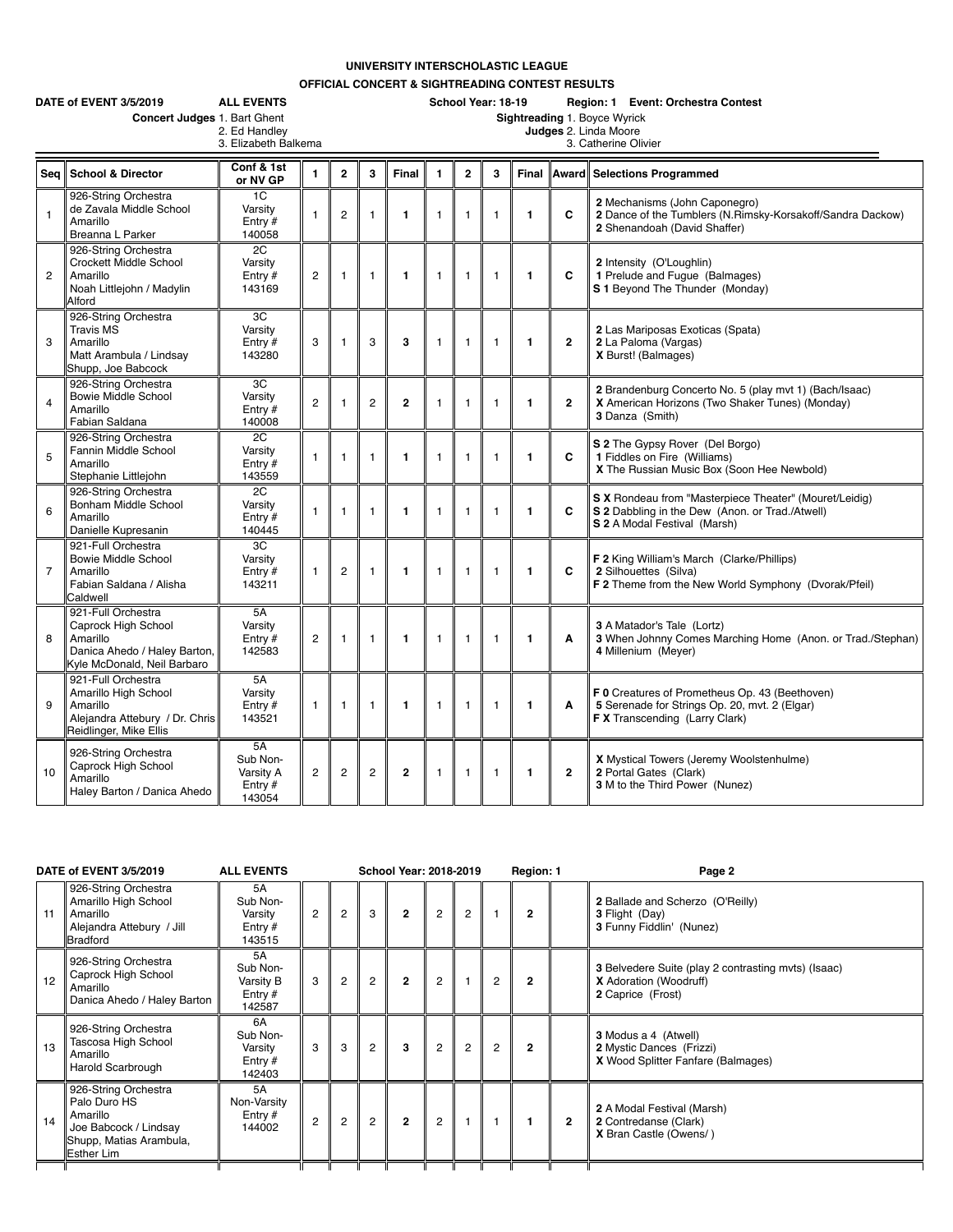| 15 | 926-String Orchestra<br>Caprock High School<br>Amarillo<br>Danica Ahedo / Haley Barton                                                | 5A<br>Non-Varsity<br>Entry $#$<br>142585           |                | $\overline{1}$ | -1             | $\mathbf{1}$   | $\overline{1}$ | $\overline{1}$ | $\overline{1}$ | $\mathbf{1}$ | C              | 4 Sanseneon (Frost)<br>3 Willow-Wood Copse, A Dreamy Waltz (Gazda)<br>3 Labyrinth (Zuehlsdorff)                                                           |
|----|---------------------------------------------------------------------------------------------------------------------------------------|----------------------------------------------------|----------------|----------------|----------------|----------------|----------------|----------------|----------------|--------------|----------------|-----------------------------------------------------------------------------------------------------------------------------------------------------------|
| 16 | 926-String Orchestra<br>Amarillo High School<br>Amarillo<br>Alejandra Attebury / Jill<br><b>Bradford</b>                              | 5A<br>Non-Varsity<br>Entry $#$<br>143514           |                | $\mathbf{1}$   | $\mathbf{1}$   | $\mathbf{1}$   | 1              | $\overline{1}$ | $\overline{1}$ | $\mathbf{1}$ | C              | 2 Two Modal Sketches (O'Reilly)<br>3 On a Hymnsong of Phillip Bliss (Holsinger)<br>3 Six Italian Dances II. La Gamba and III. Paduana de<br>Rev (Warlock) |
| 17 | 926-String Orchestra<br>Tascosa High School<br>Amarillo<br><b>Harold Scarbrough</b>                                                   | 6A<br>Non-Varsity<br>Entry $#$<br>142404           | $\overline{2}$ | $\overline{c}$ | 3              | $\mathbf{2}$   | 1              | $\overline{2}$ | $\overline{1}$ | $\mathbf{1}$ | $\overline{2}$ | 2 Mystic Dances (Frizzi)<br>3 Chaconne (Handel/Myers)<br>3 La Mariposa (Baum)                                                                             |
| 18 | 926-String Orchestra<br>Palo Duro High School<br>Amarillo<br>Lindsay Shupp / Joe<br>Babcock, Matias Arambula IV,<br><b>Esther Lim</b> | 5A<br>Varsity<br>Entry $#$<br>143204               | $\overline{2}$ | $\overline{1}$ | $\overline{2}$ | $\mathbf{2}$   | $\overline{2}$ | $\overline{1}$ | $\overline{1}$ | $\mathbf{1}$ | $\mathbf{1}$   | 4 Capriol Suite Mvt. 1 Basse-Danse & Mvt. 2 Pavane (Warlock)<br>3 A Maid in Bedlam (Atwell)<br>3 Bavarian Rhapsody (Shaffer)                              |
| 19 | 926-String Orchestra<br>Caprock High School<br>Amarillo<br>Danica Ahedo / Haley Barton                                                | <b>5A</b><br>Varsity<br>Entry $#$<br>143306        |                | $\mathbf{1}$   | $\mathbf{1}$   | $\blacksquare$ | 1              | $\overline{1}$ | $\overline{1}$ | $\mathbf{1}$ | B              | 4 Concerto Polonois (play mvt 1 Dolce and Allegro; or mvts 2<br>Largo & 3 Allegro) (Telemann/Schroeder)<br>3 Reverie (Corigliano)<br>5 Reflexions (Nunez) |
| 20 | 926-String Orchestra<br>Amarillo High School<br>Amarillo<br>Alejandra Attebury / Jill<br><b>Bradford</b>                              | 5A<br>Varsity<br>Entry $#$<br>143510               |                | $\overline{1}$ | $\mathbf{1}$   | $\mathbf{1}$   | $\mathbf{1}$   | $\overline{1}$ | $\overline{1}$ | $\mathbf{1}$ | в              | S X Fugue in G minor (Bach/Doan)<br>5 Andante Funebre (Tchaikovsky/Glazounoff)<br>3 Folk Tune and Fiddle Dance (Fletcher)                                 |
| 21 | 926-String Orchestra<br>Tascosa High School<br>Amarillo<br>Harold Scarbrough                                                          | 6A<br>Varsity<br>Entry #<br>142405                 | $\mathbf{1}$   | $\overline{1}$ | $\overline{1}$ | $\blacksquare$ | 1              | $\overline{1}$ | $\overline{1}$ | $\mathbf{1}$ | A              | 5 Rhythmic Variations on 2 Ancient Hymns (Hanson)<br>5 Irish Tune from County Derry (horn optional) (Grainger)<br>4 Nabucco Overture (Verdi/Monday)       |
| 22 | 926-String Orchestra<br><b>Bowie Middle School</b><br>Amarillo<br>Fabian Saldana                                                      | 3C<br>Sub Non-<br>Varsity B<br>Entry $#$<br>143213 | $\overline{2}$ | $\overline{2}$ | $\mathbf{1}$   | $\overline{2}$ | 1              | $\overline{1}$ | $\overline{1}$ | $\mathbf{1}$ | $\overline{2}$ | S 1 Sailor's Song (Williams)<br>1 Echoes (Frost)<br>X Great Plains Saga (Compello)                                                                        |

| DATE of EVENT 3/5/2019 |                                                                                                           | <b>ALL EVENTS</b>                                  |                |                | <b>School Year: 2018-2019</b> |                |                |                |                | Region: 1    |                | Page 3                                                                                                                  |
|------------------------|-----------------------------------------------------------------------------------------------------------|----------------------------------------------------|----------------|----------------|-------------------------------|----------------|----------------|----------------|----------------|--------------|----------------|-------------------------------------------------------------------------------------------------------------------------|
| 23                     | 926-String Orchestra<br>Fannin Middle School<br>Amarillo<br>Stephanie Littlejohn                          | 2C<br>Sub Non-<br>Varsity<br>Entry $#$<br>143565   | 3              | $\overline{2}$ | $\overline{2}$                | $\overline{2}$ | $\overline{c}$ | $\overline{c}$ | $\overline{2}$ | $\mathbf{2}$ |                | 1 Koneko (Yamada)<br>1 St. Lawrence Overture (Del Borgo)<br>X The Rustic Dance (Mark Williams)                          |
| 24                     | 926-String Orchestra<br><b>Travis MS</b><br>Amarillo<br>Matt Arambula / Lindsay<br>Shupp, Joe Babcock     | 3C<br>Sub Non-<br>Varsity<br>Entry $#$<br>143288   | $\overline{1}$ | $\overline{c}$ | $\mathbf{1}$                  | $\mathbf{1}$   | $\overline{c}$ | $\mathbf{1}$   | $\mathbf{1}$   | $\mathbf{1}$ | D              | X Maiden's Rescue (Woolstenhulme)<br>1 Echoes (Frost)<br>1 Celtic Dance (Williams)                                      |
| 25                     | 926-String Orchestra<br><b>Bowie Middle School</b><br>Amarillo<br>Fabian Saldana / Haley<br><b>Barton</b> | 3C<br>Sub Non-<br>Varsity A<br>Entry $#$<br>143222 | $\overline{2}$ | $\overline{1}$ | $\overline{c}$                | $\overline{2}$ | $\mathbf{1}$   | $\mathbf{1}$   | $\overline{1}$ | $\mathbf{1}$ | $\overline{2}$ | 1 Sourwood Mountain (Philips)<br>1 Incantations for String Orchestra (Hinds)<br>1 The Red Lion (Woolstenhulme)          |
| 26                     | 926-String Orchestra<br>Bonham Middle School<br>Amarillo<br>Danielle Kupresanin                           | 2C<br>Sub Non-<br>Varsitv<br>Entry $#$<br>140443   | $\overline{2}$ | $\mathbf{1}$   | $\mathbf{1}$                  | $\mathbf{1}$   | $\mathbf{1}$   | $\mathbf{1}$   | $\mathbf{1}$   | $\mathbf{1}$ | D              | S X Edge of the Horizon (Woolstenhulme)<br>S 1 Celtic Dance (Williams)<br>S 1 Clog Dance (Del Borgo)                    |
| 27                     | 926-String Orchestra<br><b>Bowie Middle School</b><br>Amarillo<br>Fabian Saldana                          | 3C<br>Sub Non-<br>Varsity C<br>Entry $#$<br>143218 | 3              | 3              | 3                             | 3              | $\overline{c}$ | $\overline{c}$ | $\overline{2}$ | $\mathbf{2}$ |                | 1 Koneko (Yamada)<br>X Caper (Ewing)<br>1 Our Heroes (Day)                                                              |
| 28                     | 926-String Orchestra<br><b>Travis MS</b><br>Amarillo<br>Matt Arambula                                     | 3C<br>Non-Varsity<br>Entry $#$<br>143284           | 3              | $\overline{2}$ | 3                             | 3              | $\mathbf{1}$   | $\mathbf{1}$   | 1              | 1            | $\overline{2}$ | S 1 Sword Dance (Arbeau/Phillips)<br>1 Loch Lomond (Klauss)<br>1 Celtic Dance (Williams)                                |
| 29                     | 926-String Orchestra<br>de Zavala Middle School<br>Amarillo<br><b>Breanna L Parker</b>                    | 1C<br>Non-Varsity<br>Entry #<br>140060             | 1              | $\overline{2}$ | $\overline{2}$                | $\overline{2}$ | 1              | $\mathbf{1}$   | $\mathbf{1}$   | 1            | $\overline{2}$ | 1 Sailors' Song (Mark Williams)<br>1 Bow-Regard's Parade (John Caponegro)<br>1 St. Lawrence Overture (Elliot Del Borgo) |
| 30                     | 926-String Orchestra<br>Austin Middle School<br>Amarillo<br><b>Jillian Read</b>                           | 2C<br>Non-Varsity<br>Entry $#$<br>143159           | $\overline{1}$ | $\mathbf{1}$   | $\overline{c}$                | $\mathbf{1}$   | $\overline{c}$ | $\mathbf{1}$   | $\mathbf{1}$   | 1            | D              | S X Medieval Kings (Newbold)<br>S 2 Aspen Glow (Day)<br>S 1 Fiddling A-Round (Caponegro)                                |
| 31                     | 926-String Orchestra<br>Crockett Middle School<br>Amarillo<br>Noah Littlejohn / Madylin<br>Alford         | 2C<br>Non-Varsity<br>Entry $#$<br>143171           | $\overline{2}$ | $\overline{1}$ | $\overline{1}$                | $\mathbf{1}$   | $\overline{c}$ | $\mathbf{1}$   | $\mathbf{1}$   | $\mathbf{1}$ | D              | 1 March Heroic (Del Borgo)<br>X Rustic Dance (Williams)<br>1 The Red Lion (Woolstenhulme)                               |